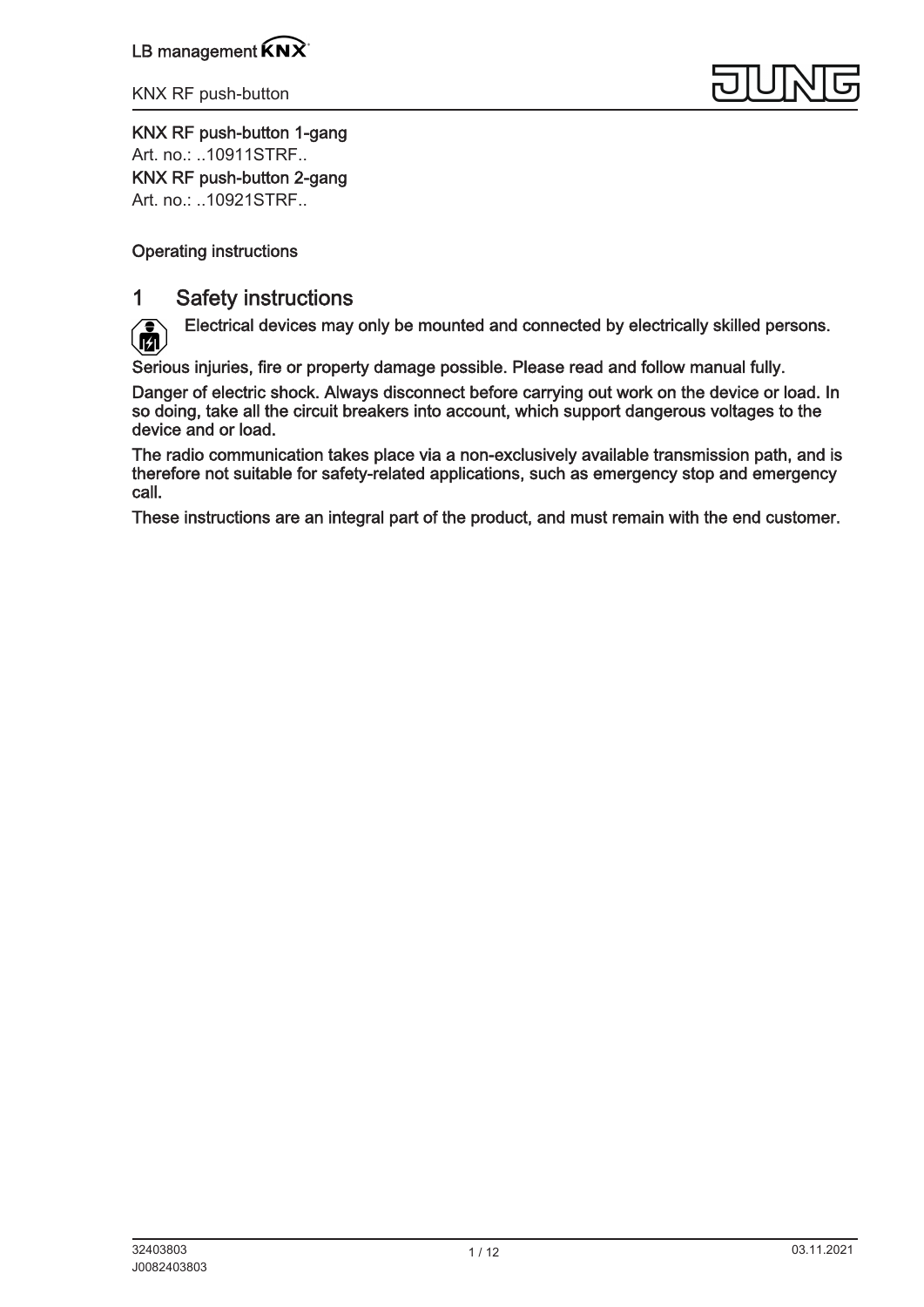

# 2 Device components

Front view 1-channel (Figure 1) and 2-channel (Figure 2)



Figure 1: Device components 1-channel



Figure 2: Device components 2-channel

- (1) Rockers (accessory)
- (2) Status LED
- (3) Cover frame (accessory)
- (4) Insert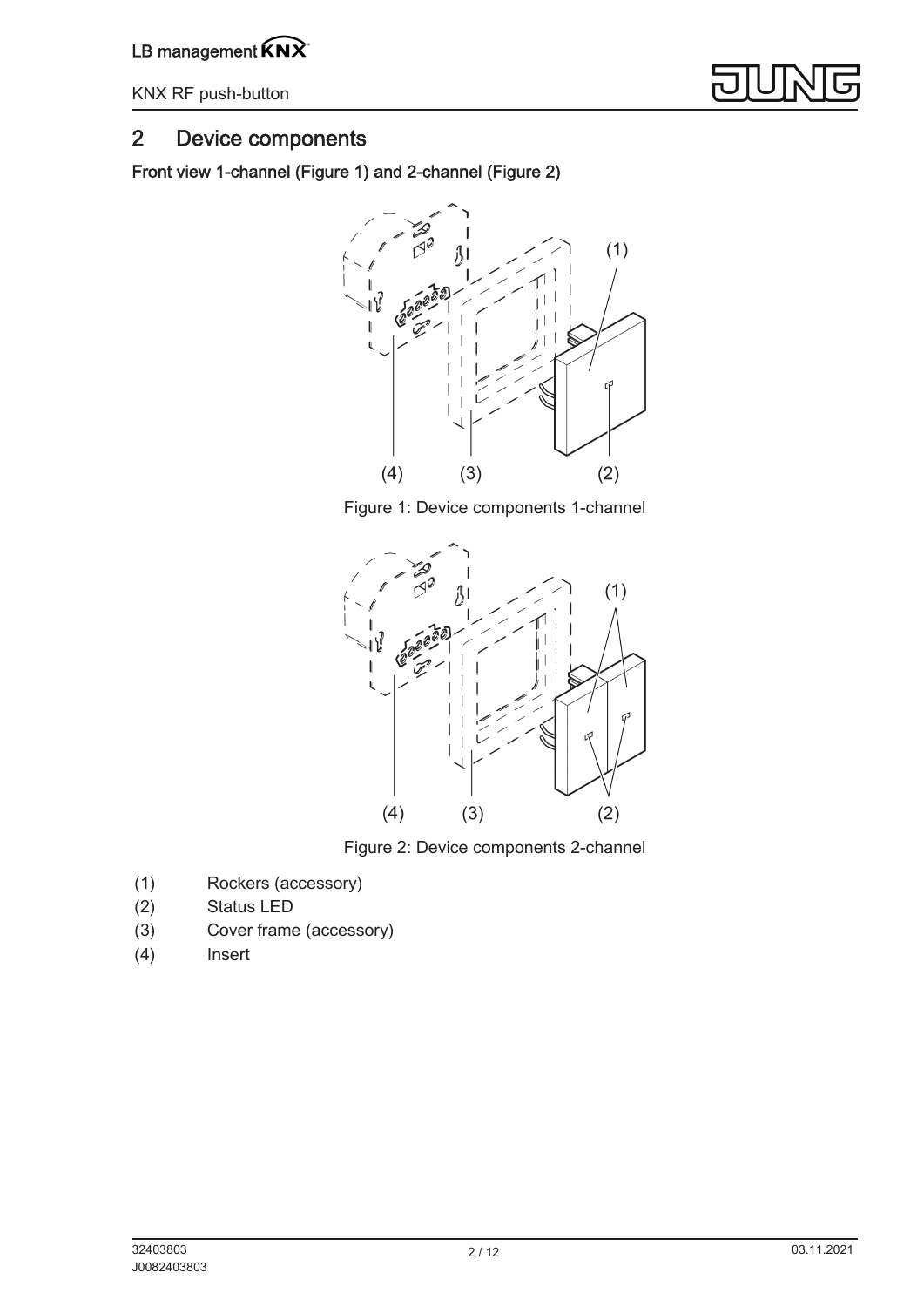

# 3 Function

### System information

This device is a product of the KNX system and complies with the KNX directives. Detailed technical knowledge obtained in KNX training courses is a prerequisite to proper understanding.

The function of this device depends upon the software. Detailed information on loadable software and attainable functionality as well as the software itself can be obtained from the manufacturer´s product database.

The device can be updated. Firmware can be easily updated with the Jung ETS Service App (additional software).

The device is KNX Data Secure capable. KNX Data Secure offers protection against manipulation in building automation and can be configured in the ETS project. Detailed specialist knowledge is required. A device certificate, which is attached to the device, is required for safe commissioning. During mounting, the certificate must be removed from the device and stored securely.

The range of a radio system depends on various external circumstances. The range can be optimised by the choice of installation location. The product documentation for this device contains application basics for the KNX radio system.

Planning, installation and commissioning of the device are carried out with the aid of the ETS, version 5.7.5 and above.

### Intended use

- Operation of loads, e.g. light on/off, dimming of brightness and colour temperature, Venetian blinds up/down, value transmitter 1 byte, 2 bytes, 3 bytes and 6 bytes, brightness values, temperatures, calling up and saving of light scenes
- Room temperature control
- Operation in cabled KNX systems via radio media coupler (see chapter Accessories)
- Operation of switching, dimming, DALI, Venetian blind or room temperature insert or 3 wire extension from the LB-Management

### Product characteristics

- Activation of blind/shutters, with Venetian blind insert
- Switching and dimming of lighting, with switching or dimming insert
- Colour temperature control of lighting, with DALI insert TW
- Room temperature control, with RTC insert
- Control via the extension terminal on the LB insert (installation push-button, extension 2 wire, extension 3-wire)
- Push-button sensor functions switching, dimming, Venetian blind, value transmitter, scene extension, 2-channel operation and controller extension adjustable
- Operating concept (rocker or button) adjustable for every operating area
- Button assessment (single-area operation or dual-area operation) adjustable
- One or two functions per operating area
- Controller extension with adjustable operating mode selection, forced operating mode switch over, presence function and setpoint shift
- Status LED optionally red, green, blue adjustable per rocker
- LED functions orientation lighting and night reduction can be set separately
- Brightness of LED adjustable and switchable while in operation
- Disable or function switch-over of all or of individual button functions possible with disabling function
- Temperature measurements optionally with device internal sensor and external sensor connected via communication object (only with suitable inserts)
- $\lceil i \rceil$ Temperature measurements are only possible in combination with the following inserts:
	- Relay switch insert 1-channel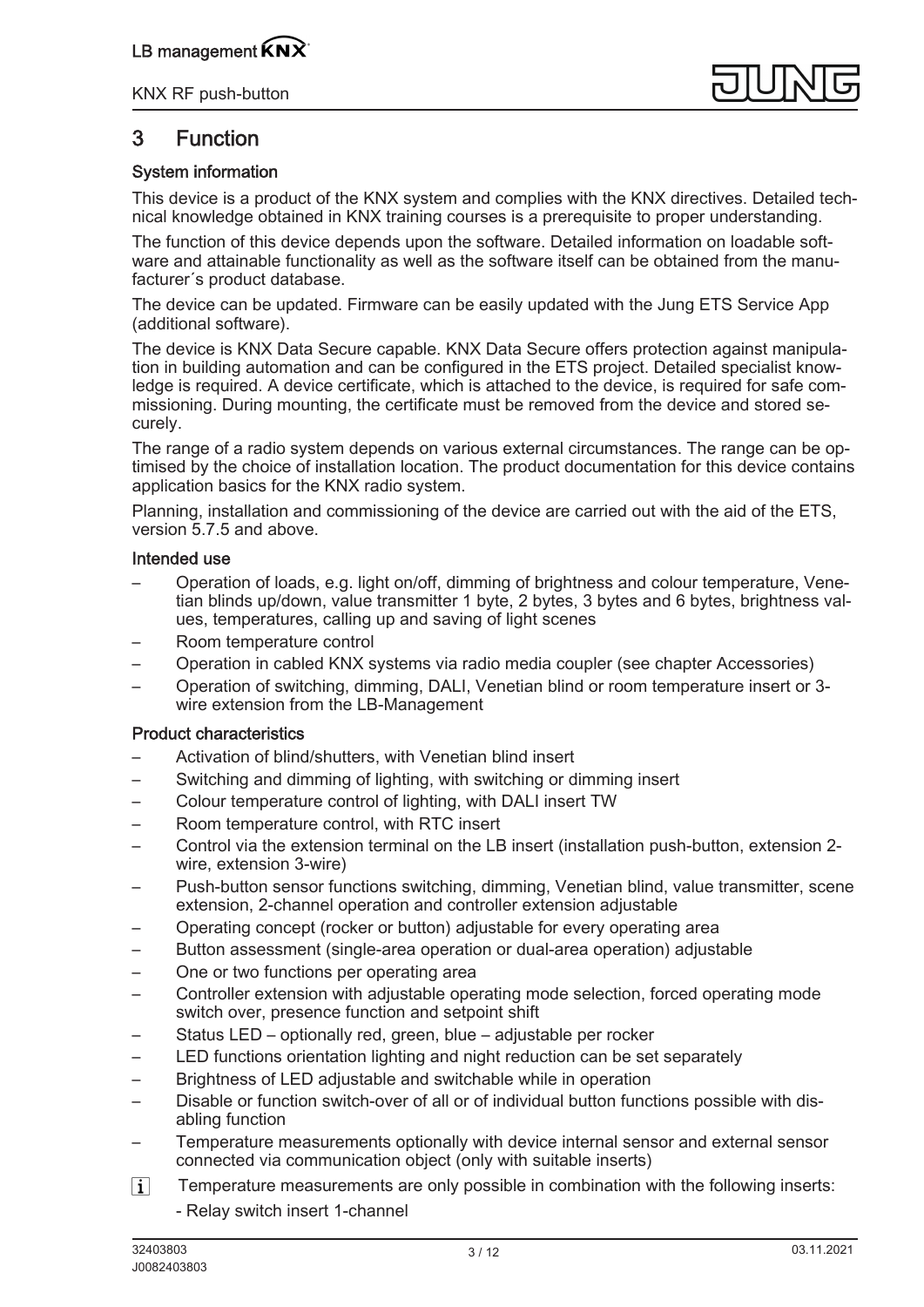

- Electronic switch insert 1-channel
- Power DALI push-button controller TW
- Universal blinds insert
- Standard blinds insert
- Room thermostat insert with sensor connection
- Satellite insert 3-wire
- $\lceil i \rceil$ For accurate temperature measurement, make sure that the connected loads do not exceed 40 W for the Electronic switch insert 1-channel.
- $\lceil i \rceil$ To ensure good transmission quality, keep a sufficient distance from any possible sources of interference, e.g. metallic surfaces, microwave ovens, hi-fi and TV systems, ballasts or transformers.

# 4 Operation

The operation of functions or electrical consumers can be set individual for each device:

|                 | Operation concept single-area operation                       | dual-area operation                                  |
|-----------------|---------------------------------------------------------------|------------------------------------------------------|
| Rocker function |                                                               | Each rocker can perform an indi-<br>vidual function. |
| Button function | Two buttons above one another per-<br>form the same function. | Each button can perform an indi-<br>vidual function. |

# 4.1 Operation concept

The operation concept can be configured in the ETS either as a rocker function or alternatively as a button function. With the rocker function, two buttons lying one above the other are combined into one rocker. In the button function, each button is evaluated as single-area operation.





Figure 3: Operating concept 1-gang (left: rocker function, right: button function)





Figure 4: Operating concept 2-gang (left: rocker function, right: button function)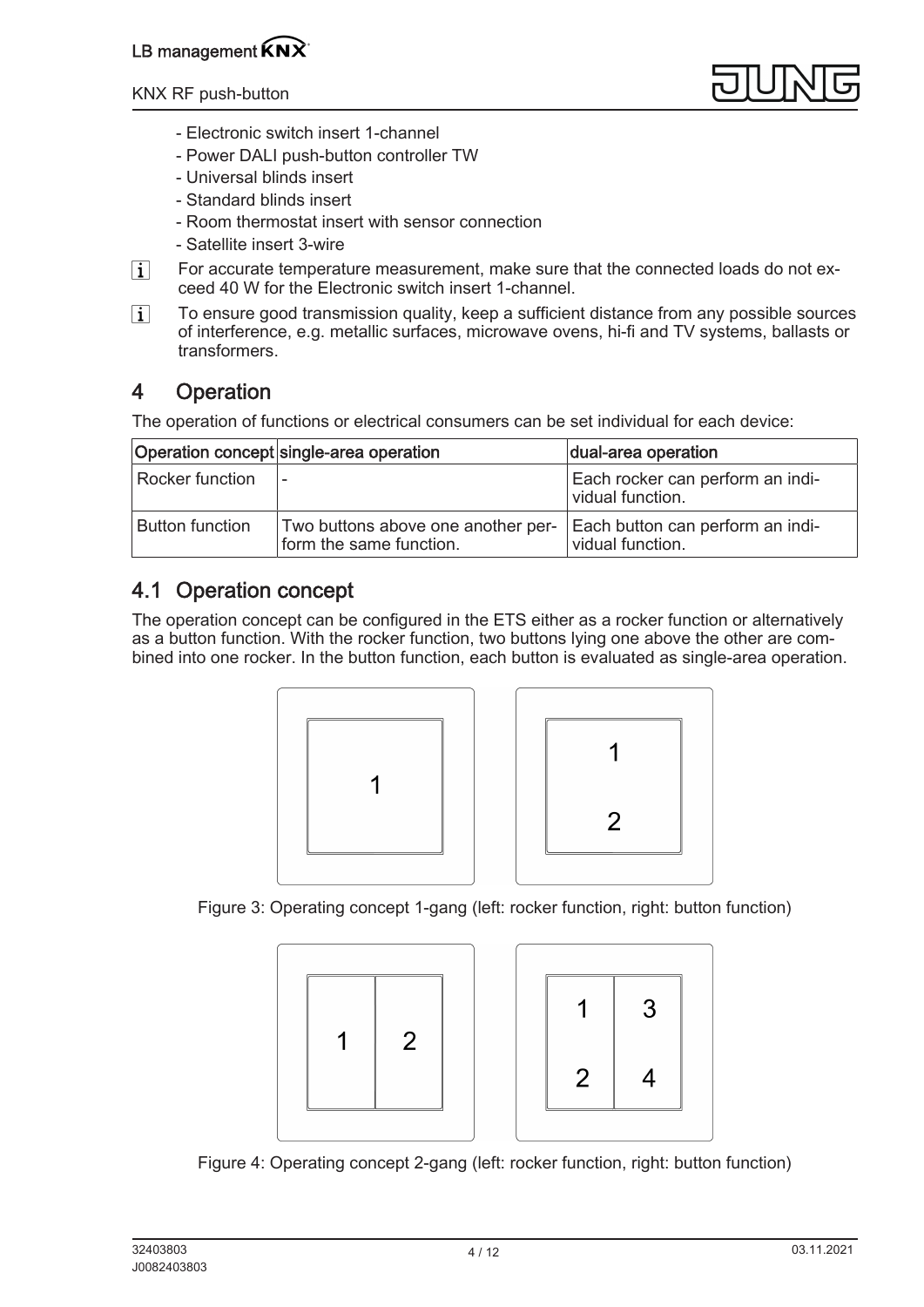

## 4.2 Examples for operating various standard applications

- Switch: Short press on button.
- Dim: Long press on the button. The dimming process ends when the button is released.
- Move Venetian blind: Long press on button.
- Stop or adjust Venetian blind: Short press on button.
- Set value, e.g. brightness or temperature setpoint: Short press on button.
- Open scene: Short press on button.
- Save scene: Long press on button.
- Execute channel 1: Short press on button.
- Execute channel 2: Long press on button.
- Operate controller extension: Short press on button.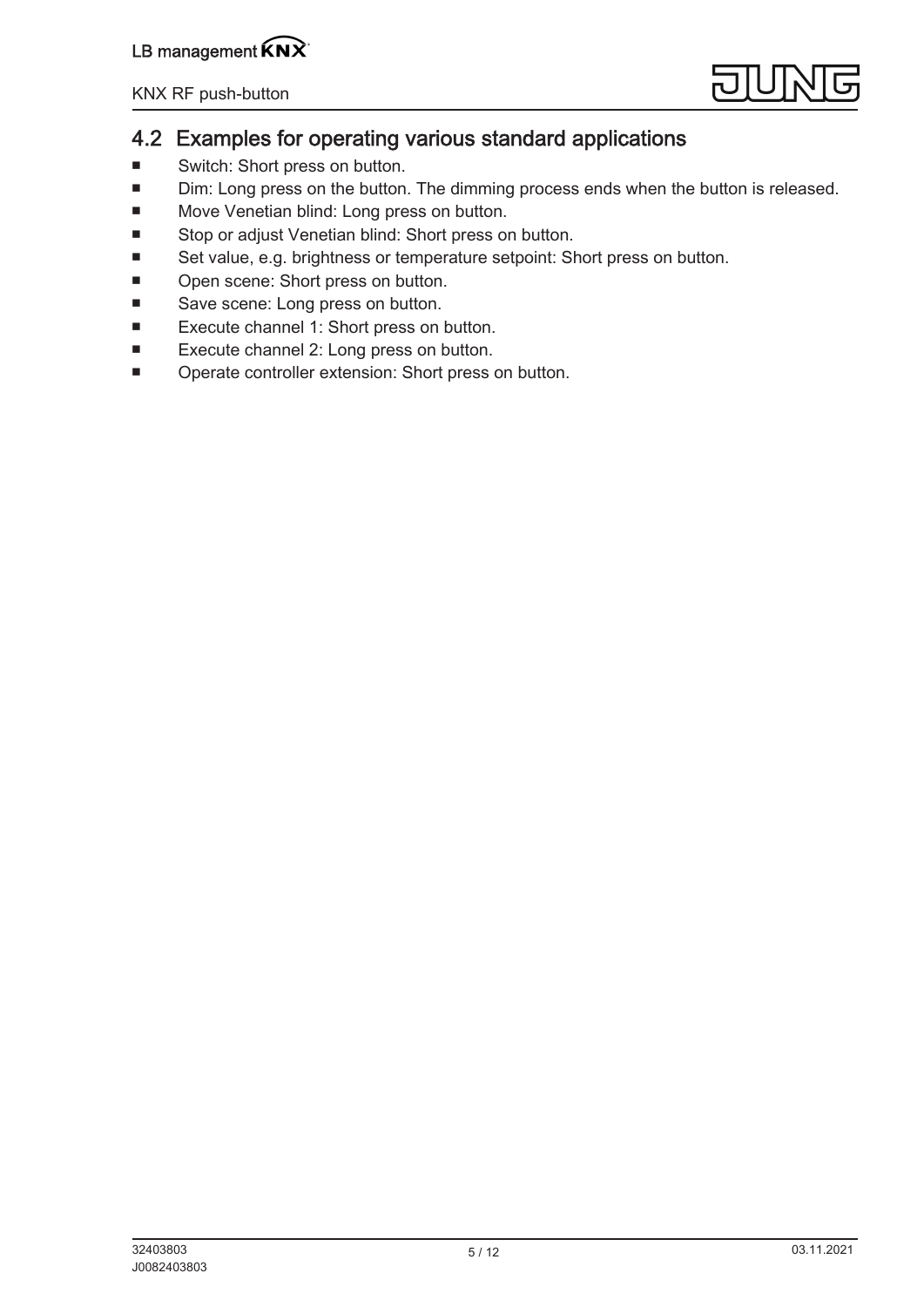

## 5 Insert-cover alignment

The device combination of insert and cover carries out an automatic insert-cover alignment as soon as a cover is placed on an insert and the mains voltage is switched on.

### Case 1: Insert and cover are brand new

After the insert-cover alignment, the device combination is functional in a standard configuration.

### Case 2: Insert is brand new and cover was already in operation

After the insert-cover alignment, the device combination is functional in a standard configuration.

### Case 3: Insert was already in operation and cover is brand new

After the insert-cover alignment, the device combination is functional in a standard configuration.

#### Case 4: Insert and cover were already in operation in combination

After the insert-cover alignment, the device combination is functional. The device combination performs its function according to its last configuration.

#### Case 5: Insert and cover were already in operation separately from one another

After the insert-cover alignment, the device combination is not functional. The insert-cover alignment identifies this case as a swapping of the covers, for example after renovating a room. The insert-cover alignment reports an error via the status LED.

 $\lceil i \rceil$ This device combination becomes functional again after programming with the ETS, a master reset or resetting to factory settings.

### Case 6: Insert is not supported by the cover

The insert-cover alignment reports an error via the status LED if the cover has been placed on an insert not supported by the cover. The device combination is not functional.

## 5.1 Error message

The error reported by the insert-cover alignment is indicated by the status LED for 60 seconds. Within these 60 seconds, the status LED flashes 3 times in pulses.

After an error has been detected during insert-cover alignment, the new assignment of a device combination of insert and cover is only possible via the ETS. The device combination remains without function until a new ETS is commissioned.

- $\overline{1}$ The 60-second signalling of the error is restarted each time the button is actuated.
- $\lceil \cdot \rceil$ The 2-gang device variant indicates the error message via the left status LED.
- $\lceil \cdot \rceil$ A firmware update is also possible in the event of an error.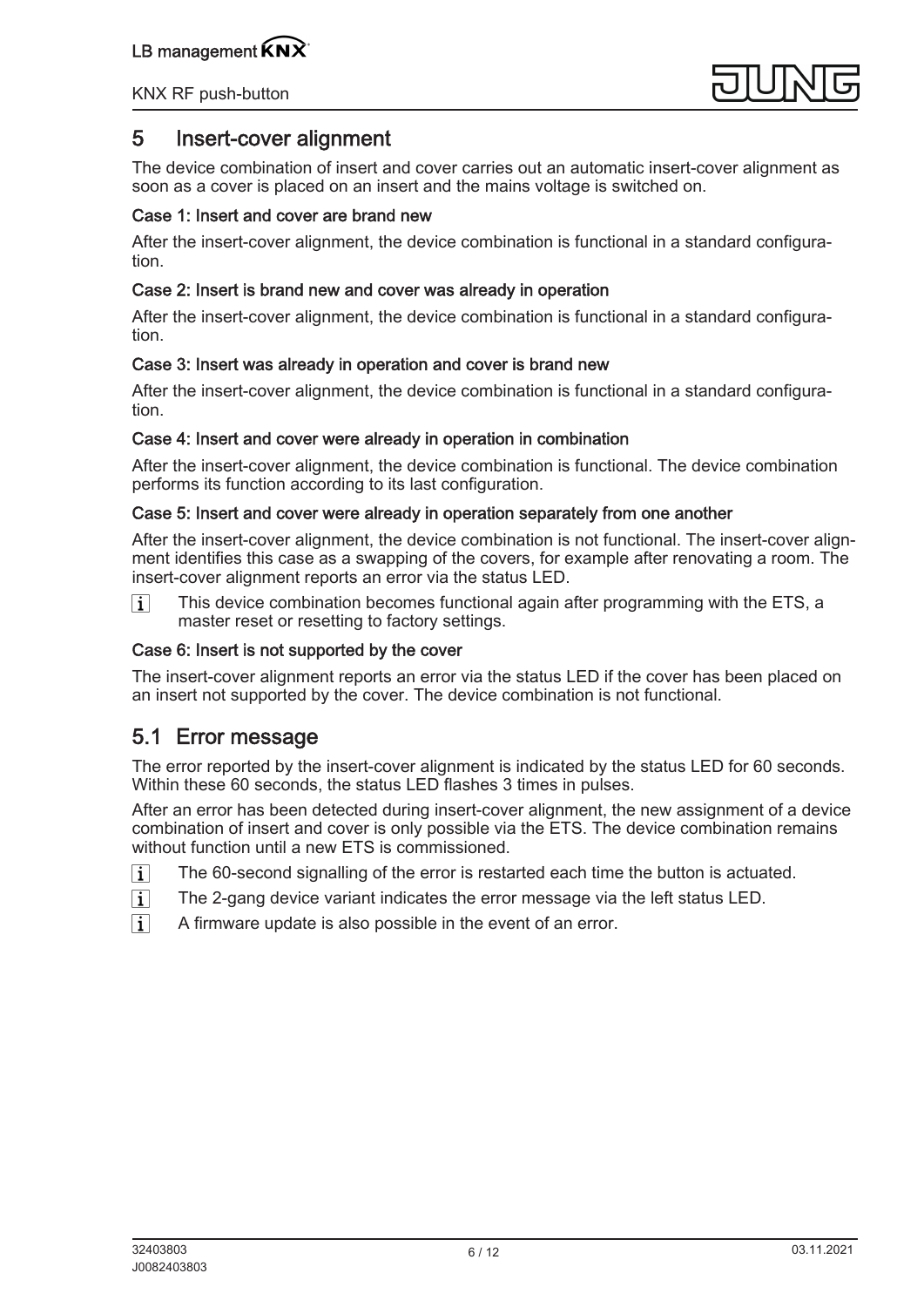

## 6 Delivery state

The device combination of insert and cover functions in the delivery state after successful insert-cover alignment. The cover is for local use in a standard configuration (see operating instructions of the insert).

- The device combination does not transmit RF telegrams.  $\overline{1}$
- $\overline{1}$ The ETS can reset the device to the delivery state with the "Unload device" command.

### Status LED in the delivery state

In the delivery state, the status LED indicates the "Device unprogrammed" state. The red status LED flashes with a frequency of approx. 0.75 Hz.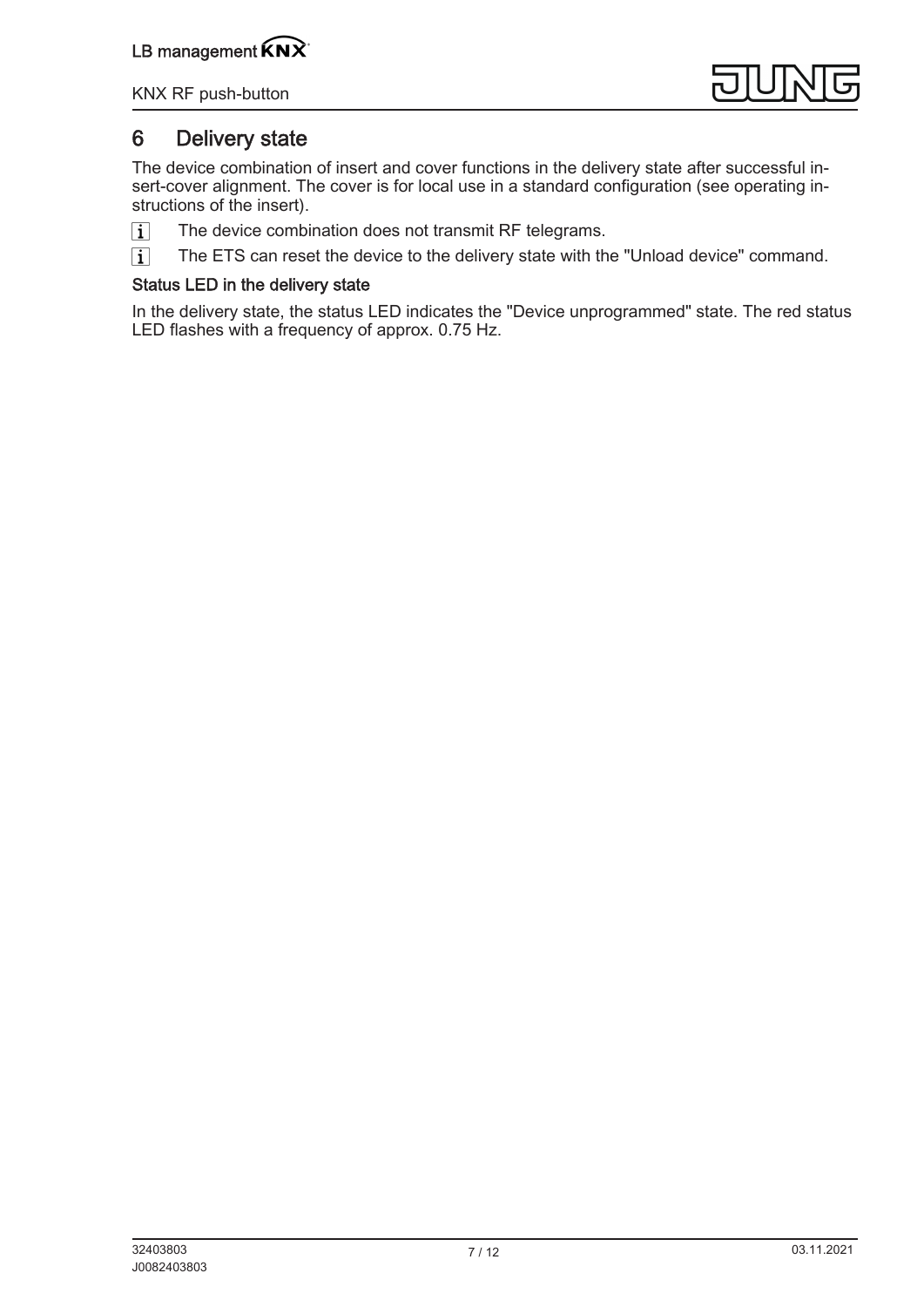# 7 Information for electrically skilled persons

## 7.1 Fitting and electrical connection

# **DANGER!**

Mortal danger of electric shock. Disconnect the device. Cover up live parts.

## Mounting and connecting the device

If necessary, see the adhesive label on the back of the cover to identify the insert (phys- $\vert i \vert$ ical address).

In secure operation (preconditions):

- Secure commissioning is activated in the ETS.
- Device certificate entered/scanned or added to the ETS project. A high resolution camera should be used to scan the QR code.
- Document all passwords and keep them safe.
- $\lceil i \rceil$ The insert must be disconnected from the power supply before plugging in or unplugging the KNX RF push-button.

Switching, dimming, Venetian blind or room temperature controller insert or 3-wire extension are mounted and connected properly (see instructions of the relevant inserts).

The mains voltage has been switched off.

- Fit the cover with frame on the insert (Figure 1).
- Switch on mains voltage.
- In secure operation: The device certificate must be removed from the device and stored securely.

The device can be commissioned and is ready for operation.

- $\lceil \cdot \rceil$ If the status LED flashes red three times at repeated intervals, the cover was previously connected to another insert. To enable operation again, either place the cover on the associated insert or put the device combination into operation with the ETS.
- When switching to another application, the device should always be reset to the default  $\overline{1}$ setting and then reprogrammed.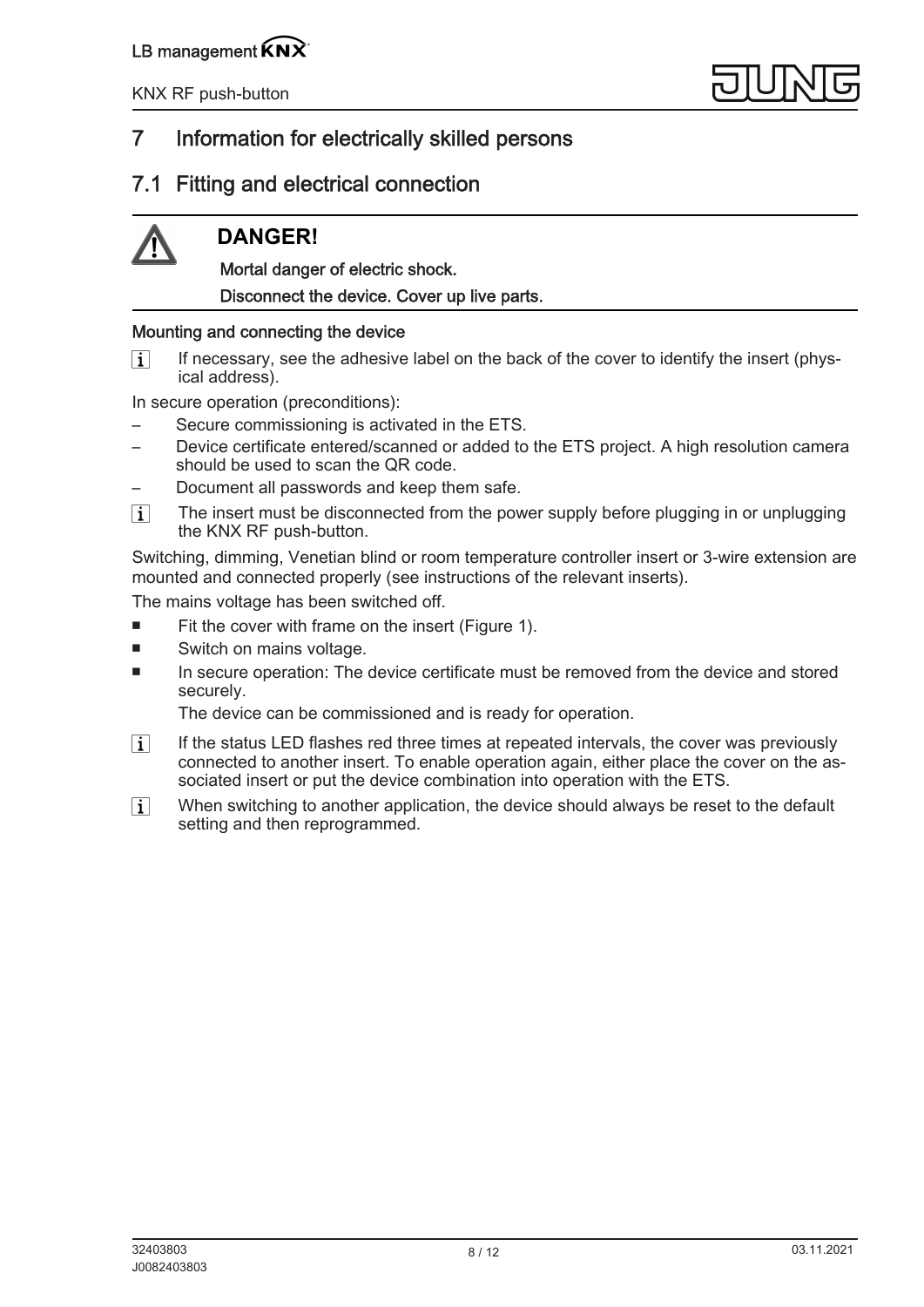LB management  $\widehat{K}N\widehat{X}$ 

KNX RF push-button



# 7.2 Commissioning

Programming the physical address and application program, 1-channel (Figure 5) and 2 channel (Figure 6)

Project design and commissioning with ETS from version5.7.5and above.  $\boxed{1}$ 



Figure 5: Activating programming mode (1-channel)



Figure 6: Activating programming mode (2-channel)

Precondition: The device is connected and ready for operation.

- Activate programming mode: Press the top right button and bottom right button simultaneously and hold for longer than 4 seconds (Figure 5). The Status LED flashes red. Programming mode is activated.
- $\boxed{\mathbf{i}}$ When the programming mode is activated, telegrams can be sent to the bus.
- Programming the physical address. The status LED returns to its previous state. Physical address is programmed.

Prerequisite for the "Touch dimmer" insert: Load is connected to the insert.

Programming the application program.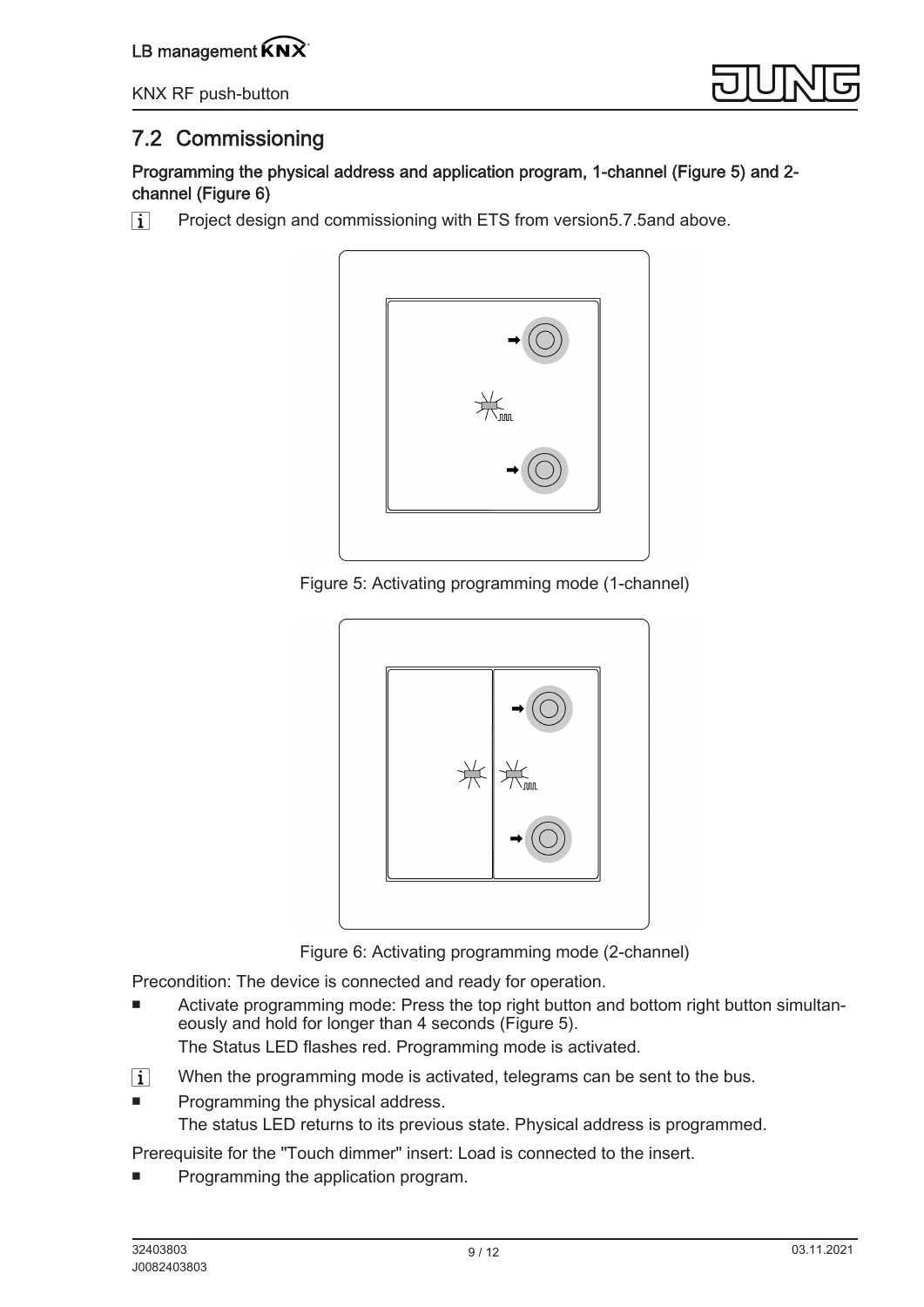## LB management  $\widehat{KNX}$

#### KNX RF push-button



- $\overline{1}$ The status LED is switched off while the application program is programmed. As soon as the programming is successfully completed, the status LED carries out its parameterised function.
- For "Touch dimmer": The load must be connected before ETS commissioning. Without a  $\lceil i \rceil$ connected load, the ETS aborts the programming process of the application program.
- When the application program is unloaded, the status LEDs behave as in the delivery  $\lceil i \rceil$ state.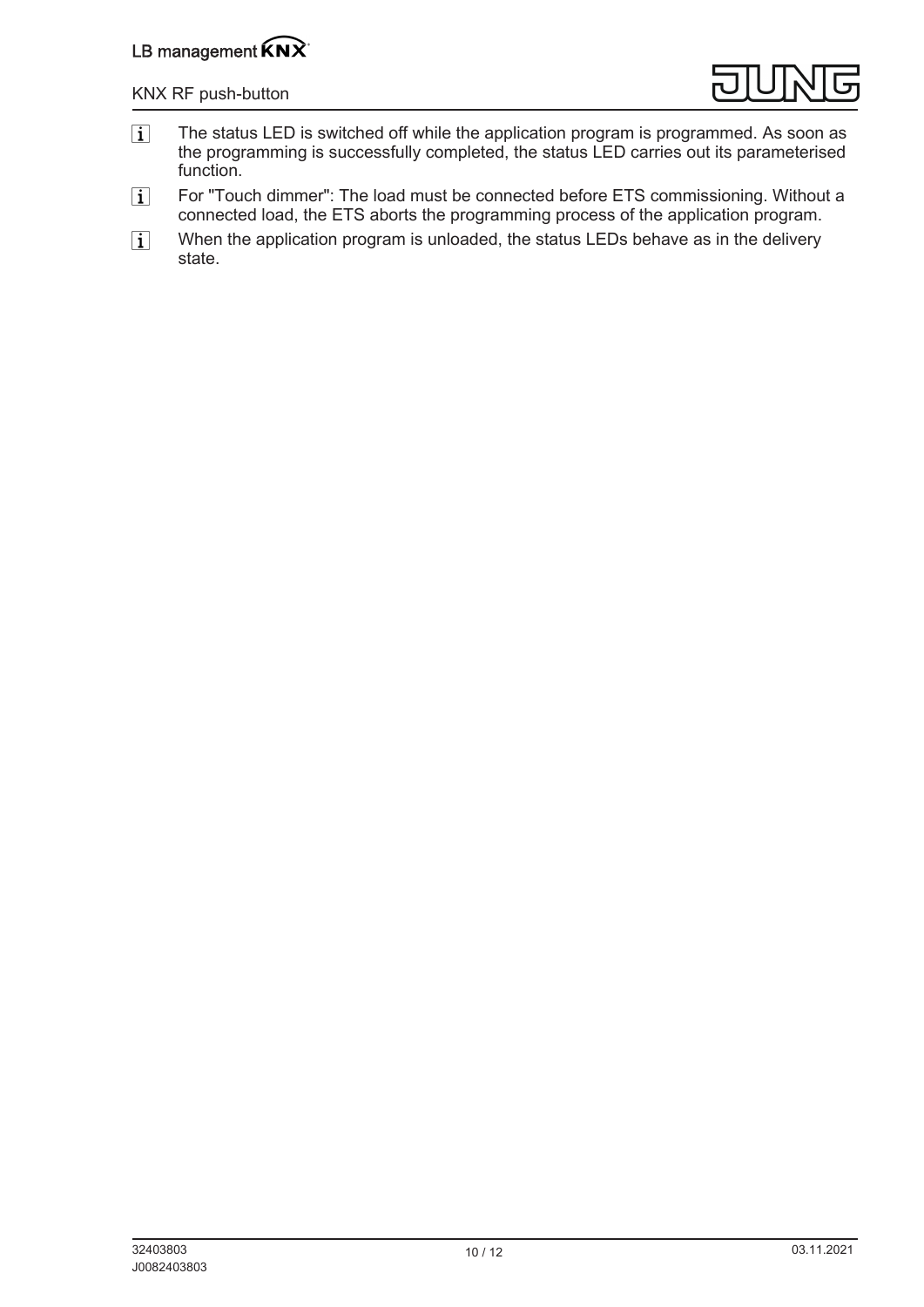

# 7.2.1 Safe-state mode and master reset

### Safe-state mode

The safe state mode stops the execution of the loaded application program.

If the device does not work properly - for instance as a result of errors in the project design or during commissioning - the execution of the loaded application program can be halted by activating the safe-state mode. The device remains passive in safe-state mode, since the application program is not being executed (state of execution: terminated).

Only the system software of the device is still functional. ETS diagnosis functions and pro- $\sqrt{1}$ gramming of the device are possible.

### Activating the safe-state mode

- Switch off the voltage.
- Wait about 15 s.
- Press the top right and bottom right button.
- With the buttons pressed, switch the voltage back on and keep the buttons pressed for more than 10 seconds.

The safe-state mode is activated. The status LED flashes red slowly (approx. 1 Hz).

 $|i|$ Only release the the top right and bottom right buttons when the LED flashes.

### Deactivating safe-state mode

Switch off the voltage (wait approx. 15 s) or carry out ETS programming.

### Master reset

The master reset restores the basic device setting (physical address 15.15.255, firmware remains in place). The device must then be recommissioned with the ETS.

- $\lceil i \rceil$ During secure operation: A master reset deactivates device security. The device can then be recommissioned with the device certificate.
- $\lceil i \rceil$ Devices can be reset to factory settings with the ETS Service App. This function uses the firmware contained in the device that was active at the time of delivery (delivery state). Restoring the factory settings causes the devices to lose their physical address and configuration.

If the device - for instance as a result of errors in the project design or during commissioning does not work properly, the loaded application program can be deleted from the device by performing a master reset. The master reset resets the device to delivery state. Afterwards, the device can be put into operation again by programming the physical address and application program.

### Performing a master reset

Precondition: The safe-state mode is activated.

- Press and hold down the top right and bottom right button for more than 5 seconds until the status LED flashes.
- Release the top right button and bottom right button. The device performs a master reset. The status LED flashes quickly (approx. 4 Hz).

The device restarts and is in delivery state.